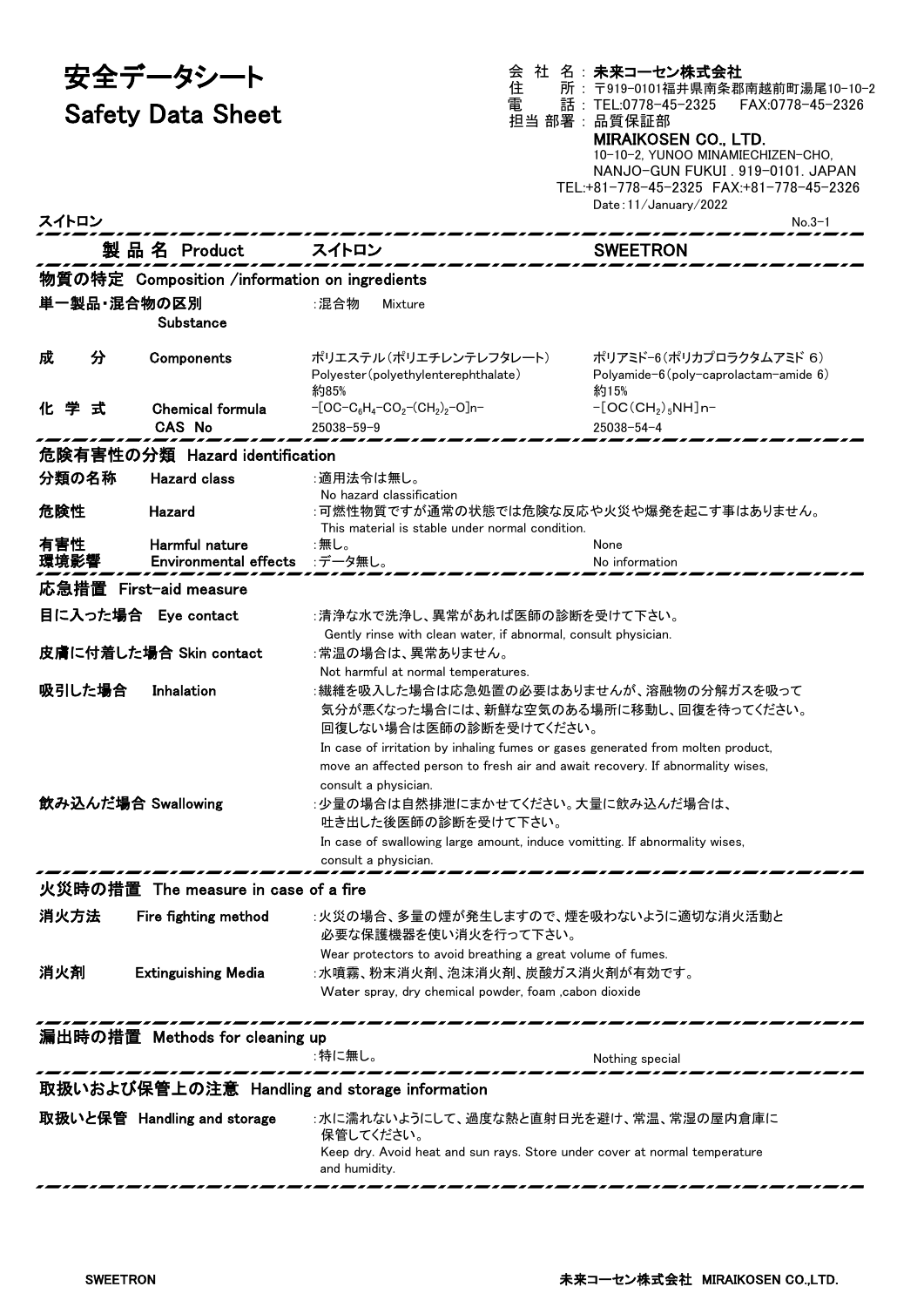| スイトロン<br>$No.3-2$             |                                             |                                                                                                                                                                     |                                    |
|-------------------------------|---------------------------------------------|---------------------------------------------------------------------------------------------------------------------------------------------------------------------|------------------------------------|
|                               | 暴露防止措置 Exposure control                     |                                                                                                                                                                     |                                    |
| 管理濃度                          | Management concentration :データ無し。            |                                                                                                                                                                     | No information                     |
| 許容濃度                          | Permission concentration                    | :データ無し。                                                                                                                                                             | No information                     |
| 設備対策                          | Measure of equipment                        | ∶不要                                                                                                                                                                 | None required                      |
| 保護具                           | Protective device                           | :不要                                                                                                                                                                 | None required                      |
|                               | 物理および化学的性質 Physical and chemical properties |                                                                                                                                                                     |                                    |
| 外観等                           | Appearance etc.                             | :形状は原則としてハンカチ状。                                                                                                                                                     | The shape is form of handkerchief. |
| 沸点                            | <b>Boiling point</b>                        | :データ無し。                                                                                                                                                             | None                               |
| 溶融点                           | <b>Melting point</b>                        | :ポリエステル(Polyester) 255~260℃                                                                                                                                         | ポリアミド-6(Polyamide-6) 215~225℃      |
| 軟化点                           | Softening point                             | :データ無し。                                                                                                                                                             | None                               |
| 揮発性                           | Volatility                                  | :データ無し。                                                                                                                                                             | None                               |
| 蒸気圧                           | Vapor pressure                              | :無し。(固体)                                                                                                                                                            | None (solid)                       |
| 蒸気密度                          | Vapor density                               | :データ無し。                                                                                                                                                             | None                               |
| 比重                            | Specific gravity                            | :ポリエステル(Polyester) 1.38                                                                                                                                             | ポリアミド-6(Polyamide) 1.14            |
| 粘性率                           | Viscosity ratio                             | :データ無し。                                                                                                                                                             | None                               |
| 溶解度                           | Solubility in water                         | :水に不溶性                                                                                                                                                              | Insoluble in water                 |
|                               | 危険性情報 Fire hazards                          |                                                                                                                                                                     |                                    |
| 引火点                           | Flash point                                 | :ポリエステル(Polvester) 346~399℃                                                                                                                                         | ポリアミド-6(Polyamide-6) データなし         |
| 発火点                           | Auto ignition temperature                   | :ポリエステル(Polyester) 483~488℃                                                                                                                                         | ポリアミド-6(Polyamide-6) 400℃以上        |
| 爆発限界                          | <b>Explosion limit</b>                      | :データ無し。                                                                                                                                                             | Not available                      |
| 可燃性                           | Flammability                                | :有り。                                                                                                                                                                | Flammable                          |
|                               |                                             | 安定性・反応性 Stability and Reactivity :通常の状態では化学的に安定ですが、強酸、強塩基、酸化剤、還元剤には不安定です。                                                                                           |                                    |
|                               |                                             | This product is considered a chemically stable material under normal condition<br>but unstable with a strong acid, a strong base, an oxidizer,<br>and a deoxidizer. |                                    |
| 有害情報                          | <b>Toxicological information</b>            |                                                                                                                                                                     |                                    |
| 急性毒性                          | Acute toxicity                              | :データ無し。                                                                                                                                                             | None                               |
| 刺激性                           | Simulative                                  | :無し。                                                                                                                                                                | None                               |
| 変異原性                          | Mutagenic effects                           | :データ無し。                                                                                                                                                             | Not available                      |
| 感作性                           | Sensitivity                                 | :無し。                                                                                                                                                                | None                               |
|                               | 亜慢性毒性 Sub-chronic toxicity                  | :データ無し。                                                                                                                                                             | No information                     |
| 環境影響情報 Ecological information |                                             |                                                                                                                                                                     |                                    |
| 分解性                           | Biodegradability                            | :生物易分解性では無い。                                                                                                                                                        | Not biodegradable                  |
| 蓄積性                           | <b>Bio accumulation</b>                     | :データ無し。                                                                                                                                                             | Not available                      |
| 魚毒性                           | Fish toxicity                               | :データ無し。                                                                                                                                                             | Not available                      |